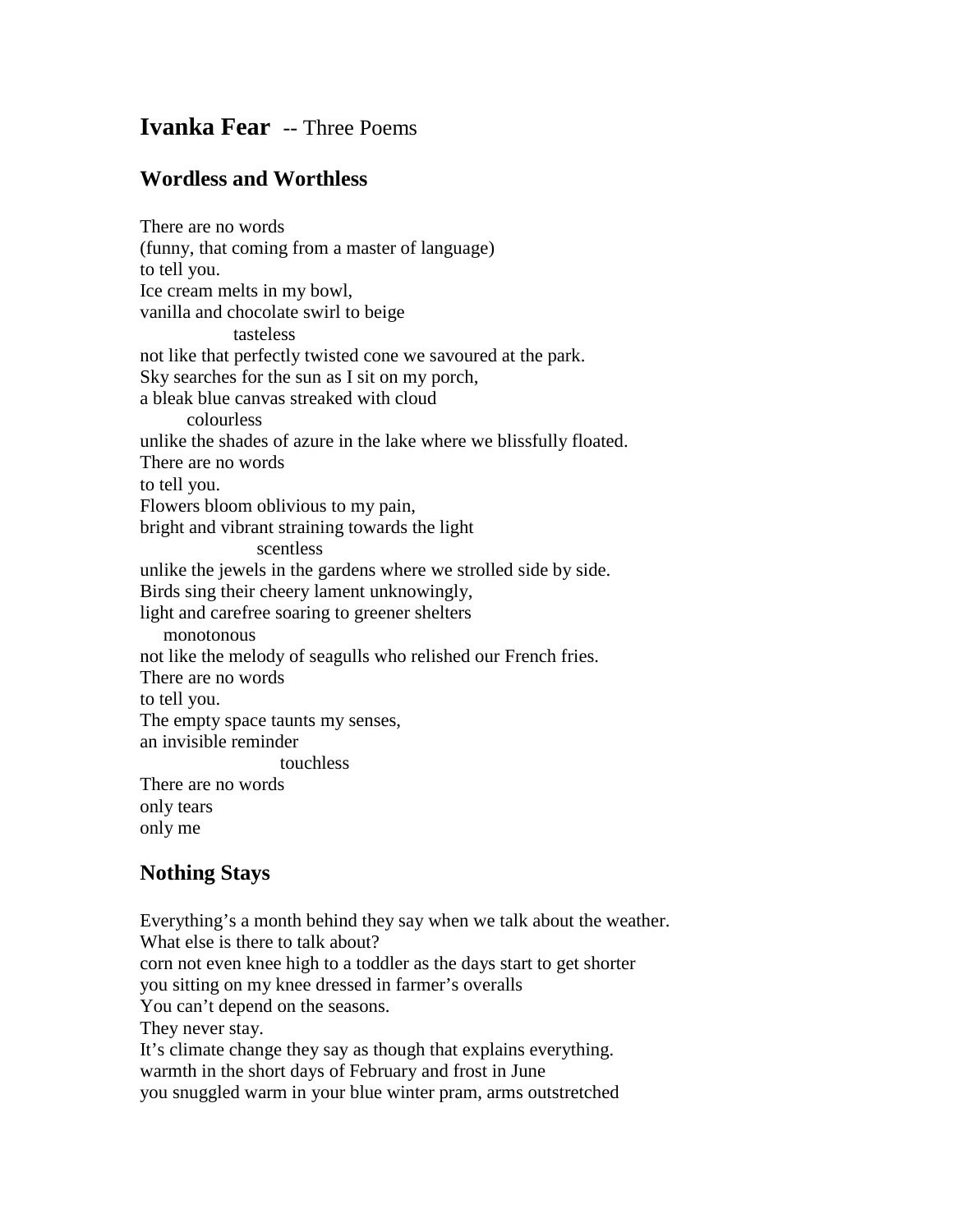I keep an image of you in an old album and the pram tucked away in a box. The water's good for the crops they say in defence of the weather. a bit short on the sunny days, but we take what we get you in your sunhat slapping up water in glee You can't box the laughter. Before you know it, they say, the fall will come. beautiful colours just before the dead season you colouring pictures bringing pages to life I've kept them all preserved, these pieces of you remain. Summers used to be longer they say, though how can that be? time changes our memories I remember the time you were born in the December of my life and I was reborn with you. But the Spring couldn't stay and neither would you.

## **My Life in Shreds**

Pages of my life are laid bare placed there waiting to be erased. Dropped in the slot without a thought for what is about to be lost, the whirring serving as warning burning the bridge to tomorrow is an irreversible process. Scissors sink deep into the ink, rip my life story with their teeth, leaving confetti in the bin. Pieces of me to be recycled lie idly by, unresponsive.

Its intestines contain masses of regrets and mistakes and lies. I open the door to expose the contents of my sorry life and wonder how could anyone reconstruct something from this pulp? A fresh start from rotten parts? Compost or better yet garbage the lot and start again from scratch.